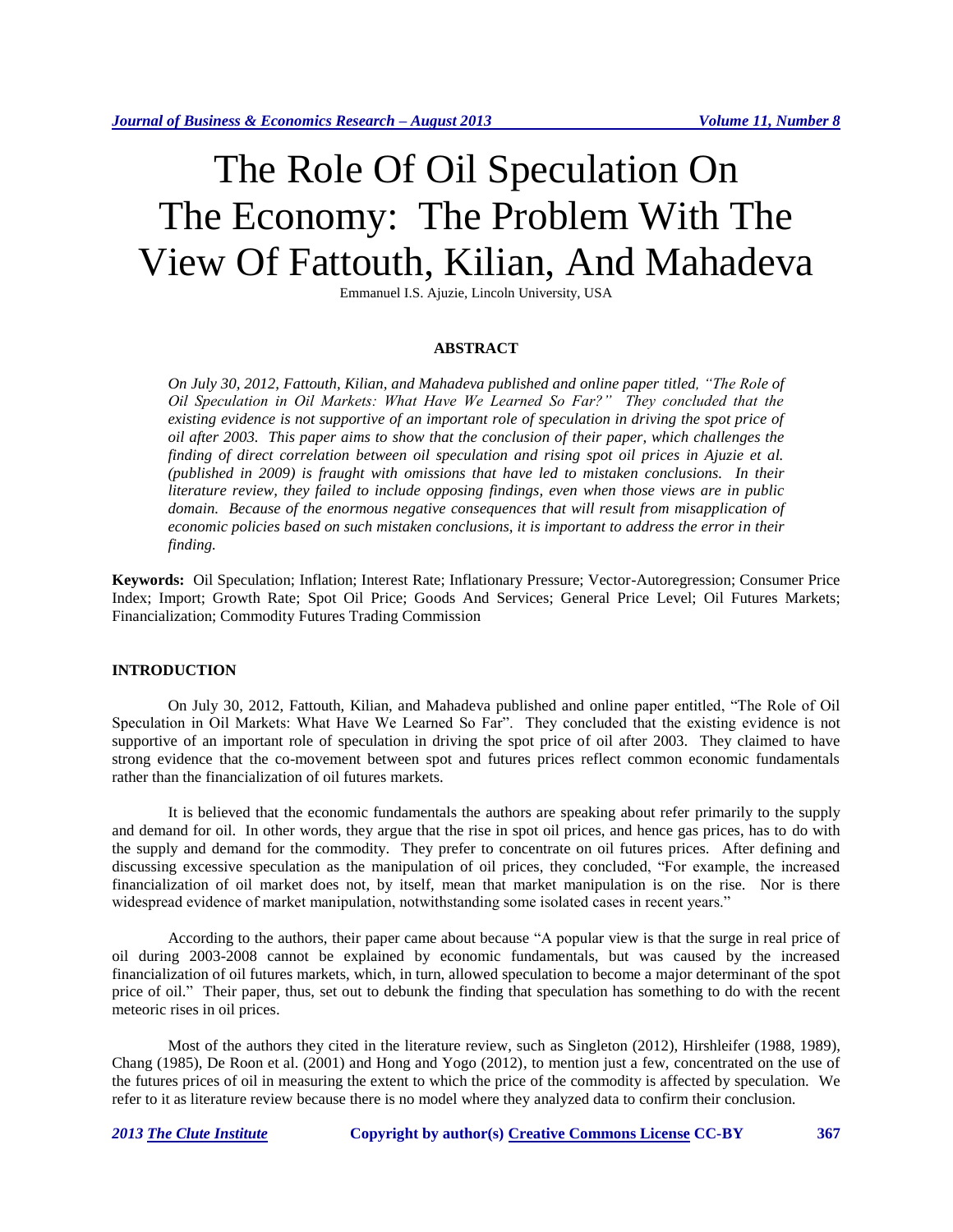### **Link To 2009 Oil Speculation Paper**

In a paper titled "Oil Speculation: Impact on Prices, Inflation, Interest Rates, and the Economy" (Ajuzie and Ike, 2009), a vector autregression (VAR) model was used to determine that oil speculation has a statistically significant positive impact on general price level, especially oil prices. The influence comes through spot oil prices and not futures prices of oil. The price of crude oil was a variable in the model as well and was statistically insignificant in its effect on general price level or inflation.

Data were collected from secondary sources and not from the Commodity Futures Trading Commission (CFTC). An inquiry was unsuccessfully made to collect spot oil prices from CFTC, hence, the decision to go outside and use data from other sources, such as the bureau of economic services (BLS). Because of observed occurrences where gas-pump prices always react to spot oil prices and not crude oil prices and futures prices of oil, we included spot oil prices in the analysis. Most people pass two or three gas stations on their way to work. Pump prices always seem to react to what the spot oil price was the previous day. To ignore that relationship and go to use crude oil or futures prices of oil - which do not move at the same increasing rate as spot oil prices but have traditionally been used in investigations, such as those cited by Fattouh et al. - does not seem quite rational if we want to determine how to fix the problem. In fact, using any other oil price, except spot oil price, to search for the role of speculation in oil markets will always underestimate the significance of its impact.

The result of the Ajuzie et al. (2009) paper was published in a hard journal, as well as online. That is why it is puzzling to find that Fattouh et al. did not make any reference to the paper, which is the only one that would have differed from their finding of no relationship between speculation and the rises in oil prices. The authors (Ajuzie et al.), when requested to do so contributed to CFTC's position paper to argue for a limit on oil speculation because of its effect on the rise in general price level, especially oil prices with a spill-over to gas prices at the pump.

In order to emphasize the significance of the finding in Ajuzie et al. (2009), which we are discussing here, we refer to an earlier journal article published in 2008 titled "Import Response and Inflationary Pressures In The New Economy: The Quantity Theory Of Money Revisited" (Ajuzie et al., 2008). It has a long history, which dates to the time of Chairman Greenspan at the Fed, of arguing about the need to observe and incorporate present economic conditions and applying them to the age-old economic definition of inflation as a monetary phenomenon. This means that inflationary pressures are triggered when excess money in the economy is pursuing fewer good and services, but since the second half of the Clinton Administration when trade was opened up and pursued between U.S. and other nations, more goods and services have continuously been imported into the economy to offset the shortage or gap between domestic demand and supply, thus dampening or reducing incidences of inflationary pressures.

#### **Estimation Process And Result**

The vector autoregression (VAR) process was used to estimate the model. Results show that import of goods and services is significant in its impact in the reduction of the growth rate of CPI inflation or the general price level, thereby dampening the weight of inflationary pressures on economic policy formulations. Because of the present economic environment, coupled with the author's fulfilled seven-year prediction, the urgency of incorporating the findings into our economic policy determination was emphasized. A threshold was established in the paper. As long as the value of imports of goods and services exceeds that threshold, we would not have any inflation in the economy. That was in 2008 and the study has been validated. On Tuesday, March 12, 2013, a newscaster announced that "wholesale prices increased slightly due to increase in oil prices and there is no sign of inflation anywhere in the economy." As quantitative easing (QE) continues and money supply increases in the economy, in the previous economic thinking, significant inflationary pressures would have been triggered, but it is no longer the case following above finding, which will be elaborated on later.

The relationship with oil speculation and this import paper is that the same model was employed to look at the effect of oil speculation a year later. The only variable added was the spot price of oil (STP). Results show that an increase in spot oil price last period has a highly statistically significant positive effect on CPI inflation. In other words, it increased the general price level, which especially includes the spot price of oil. This effect is strong

**368 Copyright by author(s) Creative Commons License CC-BY** *2013 The Clute Institute*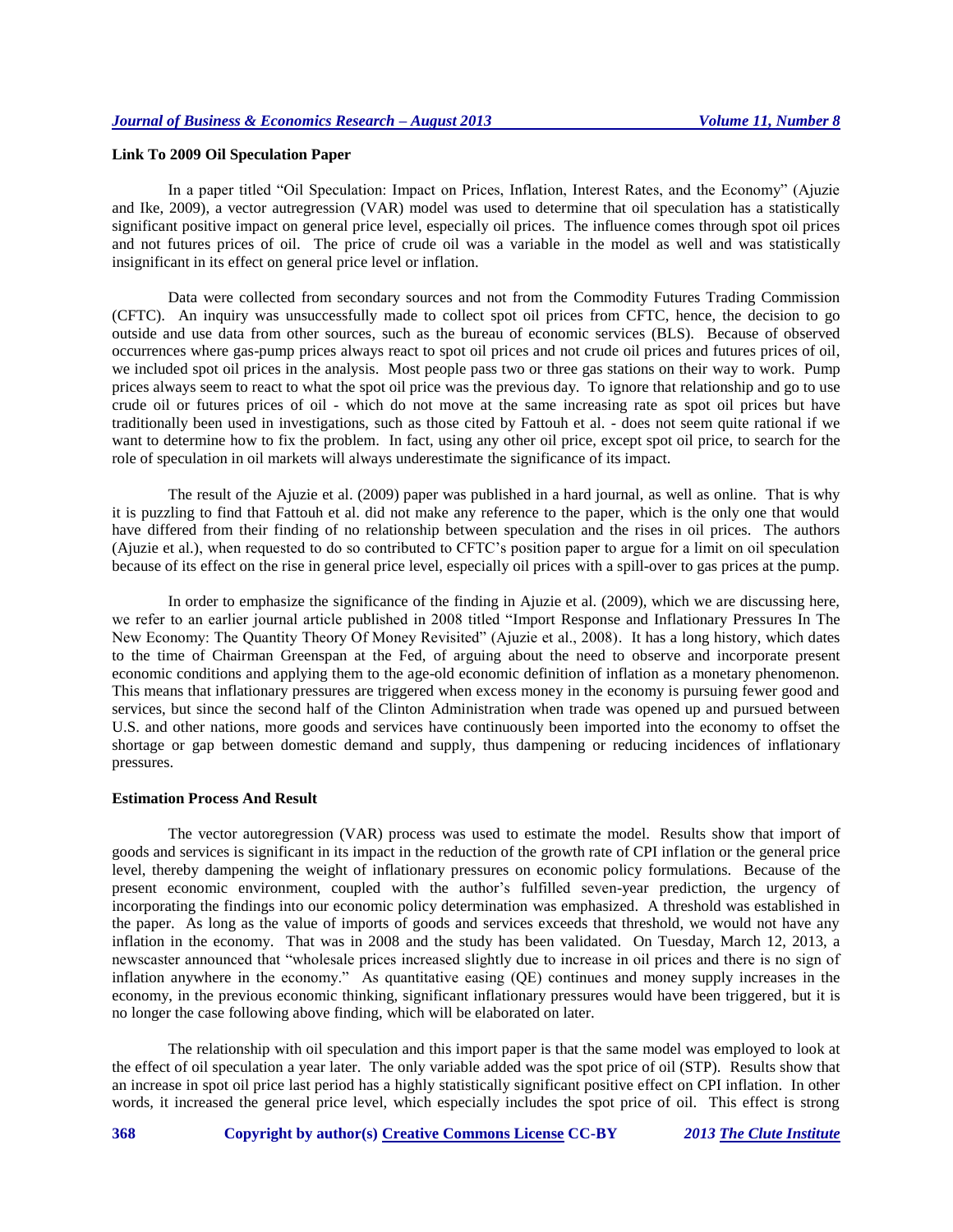## *Journal of Business & Economics Research – August 2013 Volume 11, Number 8*

enough to eliminate the negative significant impact of import of goods and services on CPI inflation found in the paper of May 2008. Put differently, the spot oil price, represented by the variable STP, made import of goods and services less effective in reducing inflationary pressure. In fact, when we do have the pressure, it goes away within three or four months according to the import paper. Based on this finding, we recommended that oil speculation should be discouraged with a limit placed on how high or low STP should go. This is very reasonable especially when we do not have pressing oil shortage in the U.S. We are presently exporting oil and/or gasoline.

In an article written elsewhere, a comment was made that oil is the only commodity with the ability to spread its price effects throughout the economy simultaneously. If we agree that it has such an effect, should we treat it as we do other commodities with less impact on the economy as a whole worldwide?

After stating that "sometime excessive speculation is equated with market manipulation", the paper(s) we are critiquing here commented that there has been no significant evidence of oil speculation in driving the spot price of oil since 2003. Should we accept their definition of speculation and excessive speculation, we must fail to accept their view that the phenomena did not lead to the rise in spot price of oil since 2003. If we make the mistake of accepting such conclusion, how then do we categorize the behavior of STP during the beginning of the Libyan conflict? Immediately it was announced that rebels were attacking government forces, speculators began to panic, and bid oil price above \$100, from approximately \$85 within two days. Then the King of Saudi Arabia announced that his country would produce enough oil to offset any shortage that could arise from Libya, if it occurred. Within hours that day, STP came down by \$3.00. We should remember that no crude oil changed hands when all this went on. In addition to our finding in the speculation paper, this episode led one to conclude that there are no "economic fundamentals" or supply and demand playing a significant role in the determination of STP or spot oil price. It is all based on the action of speculators.

This is a clear example of one type of speculation that is known to affect oil prices significantly. It is achieved by placing short bets, or a combination of long and short positions. Short bets could cause huge price spikes and volatilities if those speculators have to cover their positions due to an unexpected and sudden rise of or anticipated rise of the underlying commodity price, which occurred in the Libyan case.

The detrimental effect of oil speculation, coupled with the quantitative easing (QE) policy of the Federal Reserve, have led to further decline in the rank of the middle class in the U.S. On one hand, through QE, enormous wealth is transferred to big banks and other wealthy businesses and individuals who hold significant amounts of government securities. As was stated elsewhere in another article, the recipients of these funds use them to purchase more securities, including oil. This is the reason for the unprecedented recent rise in the Dow Jones Industrial Average (DJA). While the concerned individuals and businesses are growing wealthier, the middle class and the poor are getting poorer. They continue to deplete their meager disposable income to buy the high priced gas made so by those same actions that are creating more wealth for the wealthy. The result is the fast shrinking of the middleclass. The class is not shrinking because they are climbing into the ranks of the wealthy but because they are moving to the ranks of the poor.

The special category of producers who are hurt by the increases in oil prices are mostly the small farmers who grow the food we eat. They cannot even transfer their costs of production effectively to consumers because they operate in a competitive market environment where they cannot influence or dictate the price of their products.

The banks, which are getting the QE funds, are not giving loans to small businesses to create jobs and hire workers at reasonable wages. The reason is that their business inventory is not being depleted at the rate they should need workers fast enough to replenish goods and services on their shelves. Consumers spend part of their disposable income buying high priced gas to go to work, which reduces their power to purchase goods and services and the incentive for businesses to hire workers, thus the reason for the slow pace of both economic and employment recovery. Another reason is that banks do not give loans when interest rates are low. They wait to do so when rates rise; but this is the time businesses refrain from borrowing, so we are in a quandary. As it is traditionally known from the time of Chairman Greenspan, short-term rates are raised to try and dampen inflationary pressures. Following the model described above in Ajuzie et al. (2008), there will hardly be any inflationary pressures in the foreseeable future of the U.S. economy, which means that there will not be any objective incentive to raise the shortterm interest rate. Already, the long-term rate is low and possibly decreasing.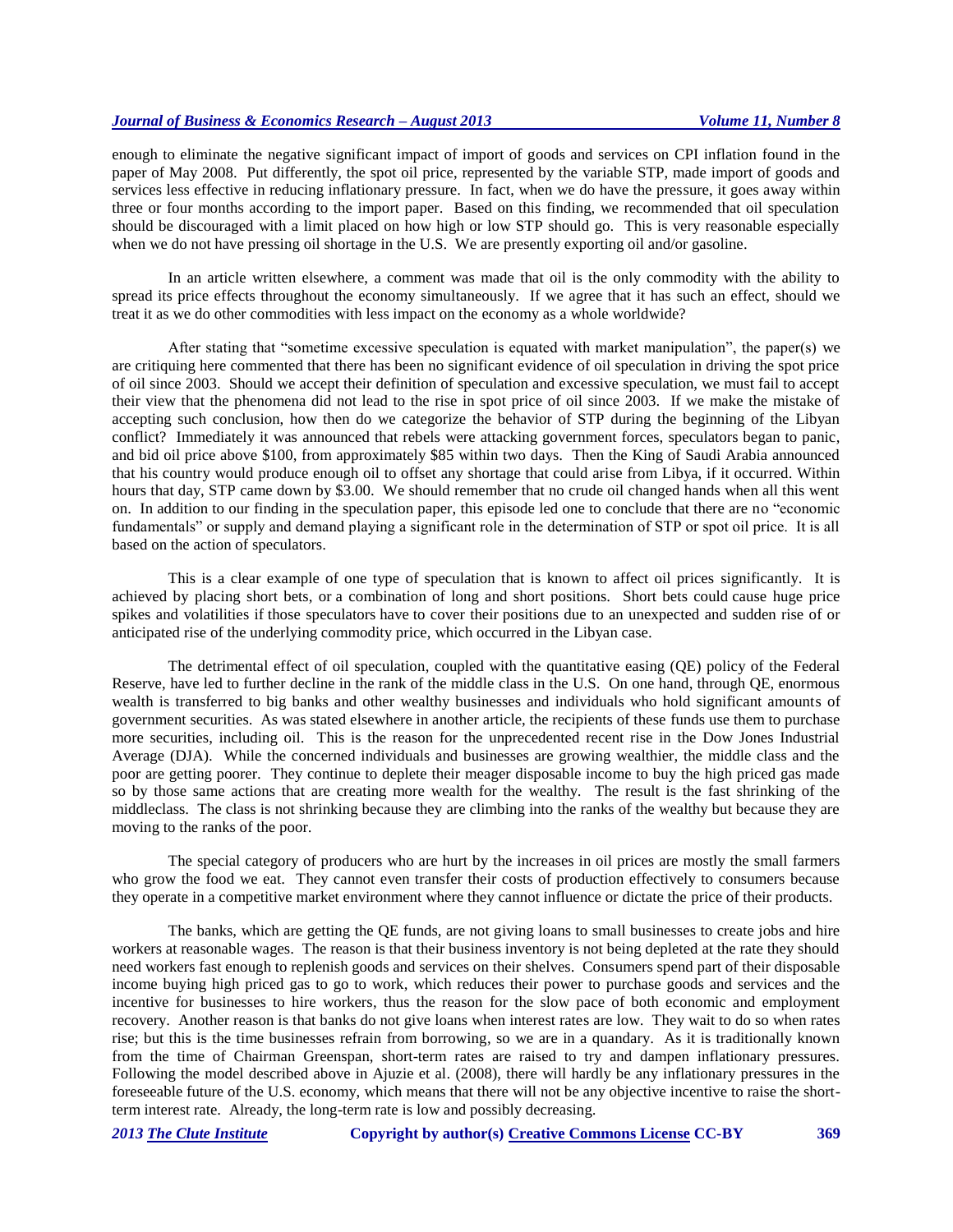## *Journal of Business & Economics Research – August 2013 Volume 11, Number 8*

So, what do you do to stem the widening gap between the rich and the poor? Based on the findings in previous papers, this author had suggested effective scenarios which have not been heeded. Circumstances have changed and the economic fundamentals that governed economic thinking in previous years - when the U.S. was a "closed economy" - would either overstate or understate projections, leading to misapplication of monetary policies and resulting in economic uncertainties - a continuously widening gap between the poor and the rich and potential class warfare within. These may extend to the rest of the world if its greatest economy is mired in economic quagmire. How long are we going to continue the unsustainable QE? Remove it and the economy sinks.

### **CONCLUSION**

The main purpose of this paper is to examine the findings of a paper published on July 30, 2012 by Fattouth, Kilian, and Mahadeva entitled "The Role of Oil Speculation in Oil Markets: What Have We Learned So Far?" After reviewing a lot of literature, they concluded that "the existing evidence is not supportive of an important role of speculation in driving the spot price of oil after 2003". Unfortunately, a lot of the papers they reviewed used futures and crude oil prices in trying to determine whether or not oil speculation impacts spot oil prices. In this paper, it has been shown that using any other type of oil price, except spot oil price, to ascertain the effect of oil speculation on the spot price of oil will lead to erroneous conclusion, just as it has in Fattouh, et al.

Six years after the date they claimed that speculation stopped having effect on spot price of oil, Ajuzie et al. researched the impact of speculation on spot oil prices. The paper found that oil speculation is the main force behind the rising spot price of oil. It produces increases in general price level, especially spot price of oil. The rise in spot price of oil has a spill-over effect into other goods and services through increases in gas pump prices that affect cost of distribution, which businesses transfer to consumers after the same consumers have also paid the high gas prices. There is no wonder, then, why we are talking about a widening gap in income inequality in the society.

In order to emphasize the significance of the finding in Ajuzie et al. (2009), we refer to an earlier journal article titled "Import Response and Inflationary Pressures In The New Economy: The Quantity Theory Of Money Revisited" (Ajuzie et al., 2008). It has a long history which dates to the time of Chairman Greenspan at the Fed, of arguing about the need to observe and incorporate present economic conditions and applying them to the age-old economic definition of inflation as a monetary phenomenon. This means that inflationary pressures are triggered when excess money in the economy is pursuing fewer good and services. But, since the second half of the Clinton Administration when trade was opened up and pursued between U.S. and other nations, more goods and services have continuously been imported into the economy to offset the shortage or gap between domestic demand and supply, thus dampening or reducing incidences of inflationary pressures.

The relationship between oil speculation and this import paper is that the same model was employed to look at the effect of oil speculation a year later. The only variable added was the spot price of oil (STP). Results show that import of goods and services is significant in its impact in the reduction of the growth rate of CPI inflation or the general price level, thereby dampening the weight of inflationary pressures on economic policy formulations. The spot price of oil in the 2009 paper led to the insignificance of import of goods and services. In other words, it reduced the effect of import of goods and services in dampening inflationary pressures in the economy.

Therefore, it is not true that after 2003 oil speculation has not been driving the spot price of oil as was found in Fattouth et al. To believe that would open the door for more speculation in a commodity of vital importance in the economy worldwide. Such speculation would easily create economic upheavals, such as recession, inflation, increase in unemployment, and much disgruntled populace - conditions that are very unhealthy for national cohesion and growth.

#### **AUTHOR INFORMATION**

**Emmanuel I. S. Ajuzie** is an Associate Professor working as Research and Extension Economist/marketing specialist and teaches Economics and Agribusiness at Lincoln University of Missouri, Jefferson City, MO 65102. He has authored a book, book chapters, and co-authored articles and abstracts in refereed journals. E-mail: ajuziee@lincolnu.edu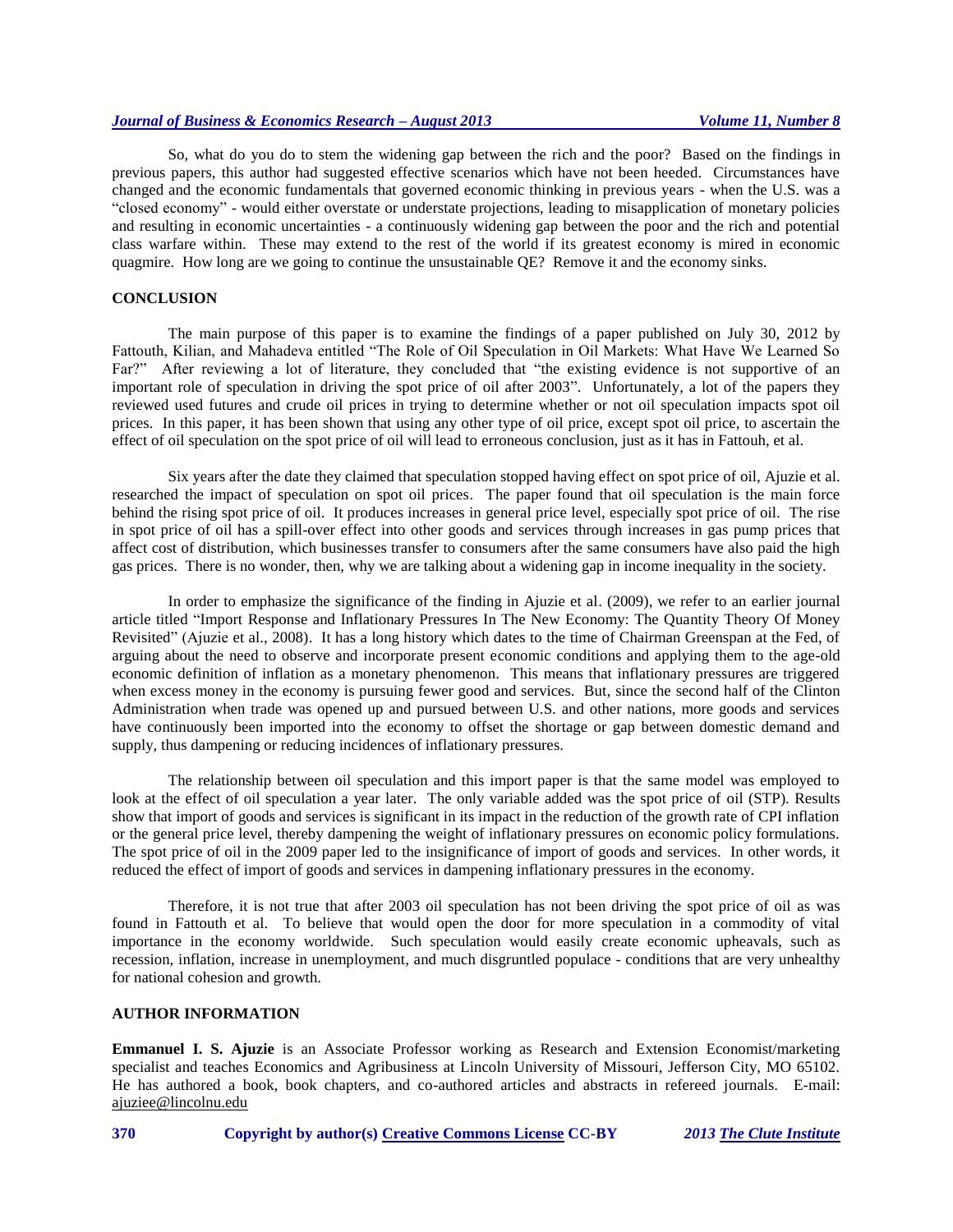## **REFERENCES**

- 1. Ajuzie, Emmanuel I.S., Felix M. Edoho, Wensheng Kang, Matthew N. Uwakonye, and Ghebre Y. Keleta. (2008) "Import Response and Inflationary Pressures in the New Economy: The Quantity Theory of Money Revisited." *Journal of Business and Economic Research*, Vol. 6, No. 5, May, pp 125-139.
- 2. Ajuzie, Emmanuel I.S., and Roberto M. Ike, "Oil Speculation: The Impact On Prices, Inflation, Interest Rates And The Economy," *Journal of Business and Economic Research,* 2009.
- 3. Bassam Fattouh Lutz Kilian Lavan Mahadeva. "The Role of Speculation in Oil Markets: What Have We Learned So Far?" Online, July 30, 2012.